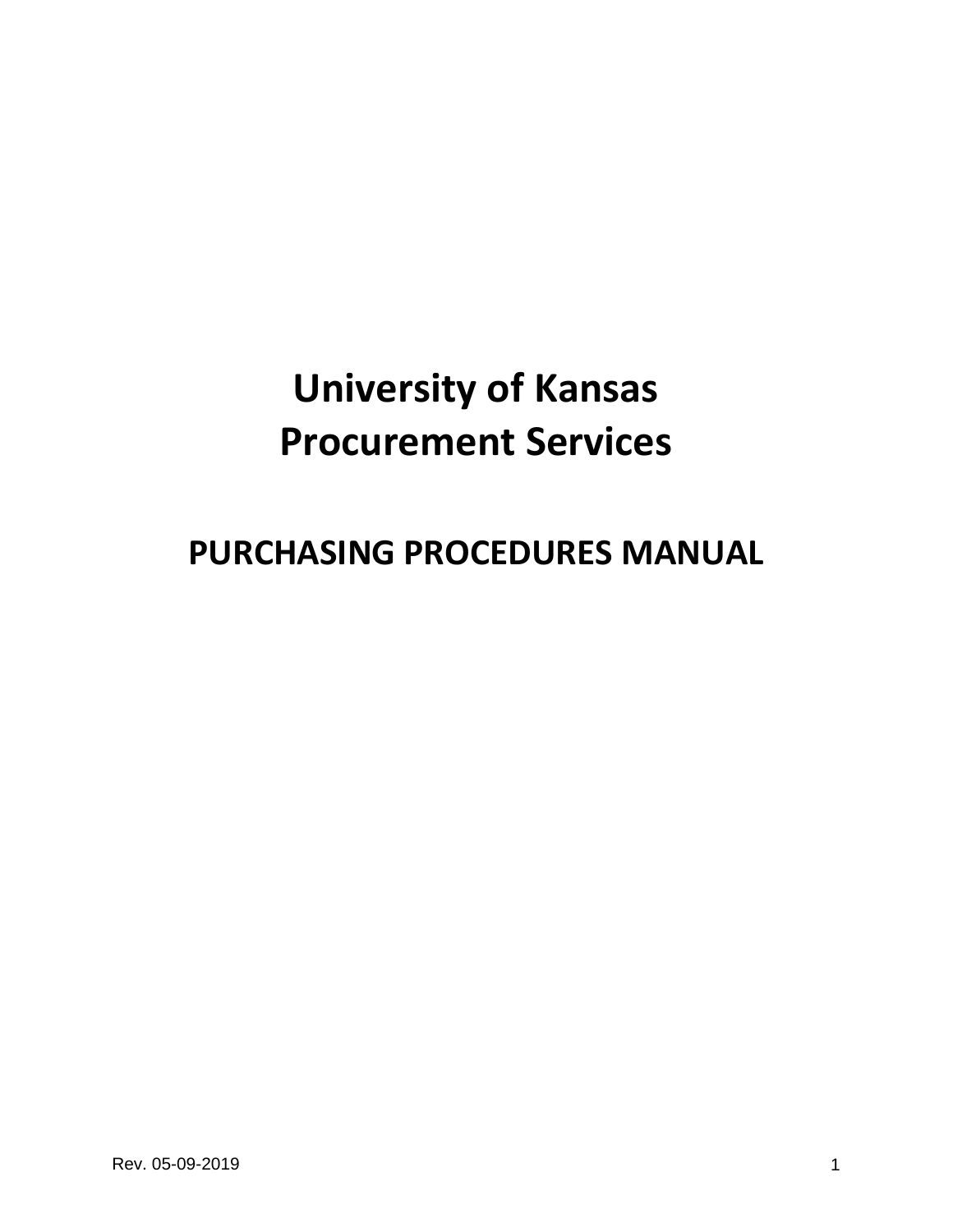## **Contents**

| 1.0   |                                                                        |
|-------|------------------------------------------------------------------------|
| 1.1   |                                                                        |
| 1.2   |                                                                        |
| 1.2.1 |                                                                        |
| 1.2.3 |                                                                        |
| 1.2.4 |                                                                        |
| 1.3   |                                                                        |
| 2.0   |                                                                        |
| 2.1   |                                                                        |
| 2.2   |                                                                        |
| 2.2.1 | Notice and Posting Requirements for Formal Competitive Solicitations 6 |
| 3.0   |                                                                        |
| 3.1   |                                                                        |
| 3.2   |                                                                        |
| 3.3   |                                                                        |
| 3.4   |                                                                        |
| 3.5   |                                                                        |
| 3.6   |                                                                        |
| 3.7   |                                                                        |
| 3.8   |                                                                        |
| 4.0   |                                                                        |
| 4.1   |                                                                        |
| 4.2   |                                                                        |
| 4.3   |                                                                        |
| 4.4   |                                                                        |
| 4.5   |                                                                        |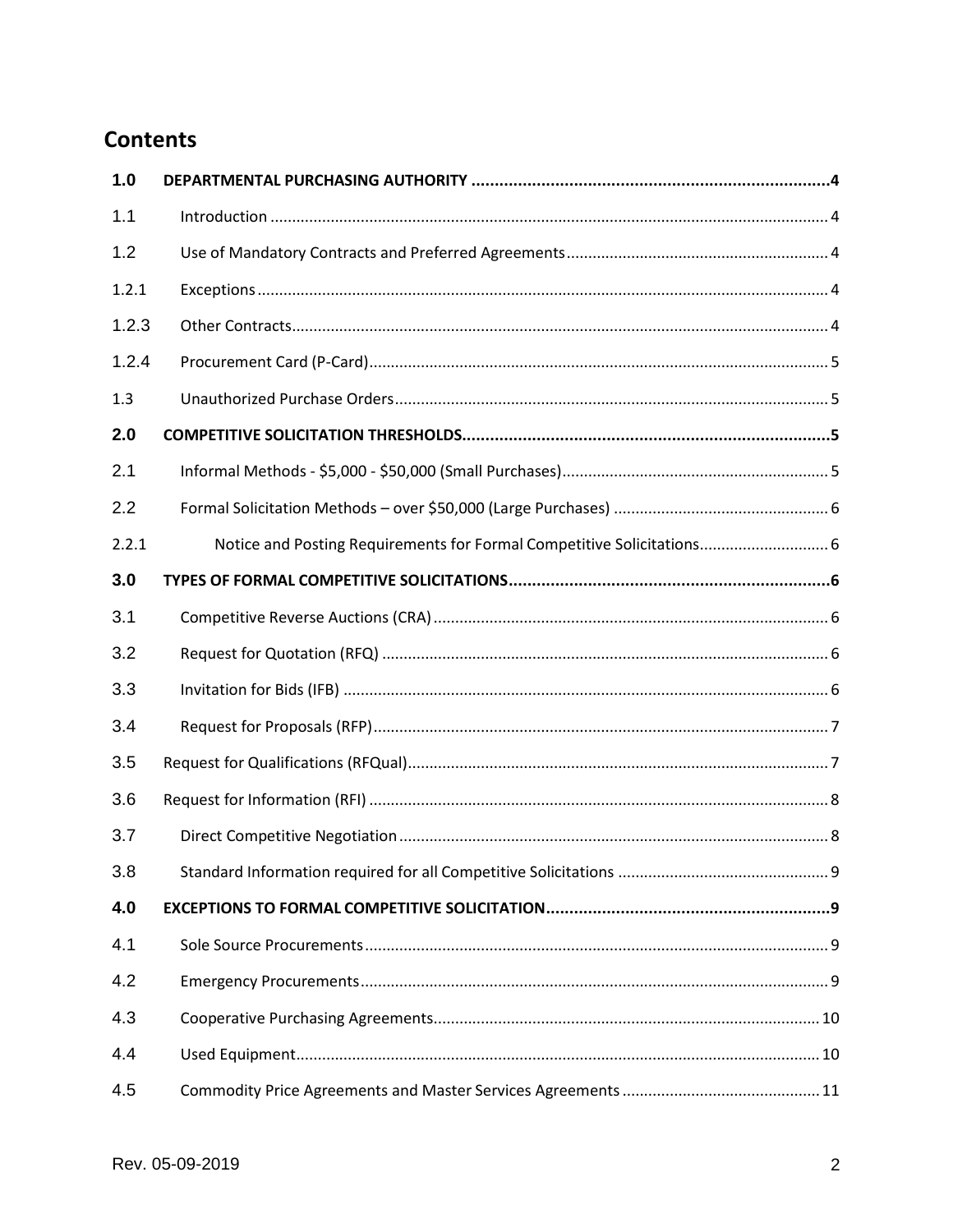| 5.0 |  |
|-----|--|
| 5.1 |  |
| 5.2 |  |
| 5.3 |  |
| 5.4 |  |
| 6.0 |  |
| 6.1 |  |
| 6.2 |  |
| 6.3 |  |
| 7.0 |  |
| 8.0 |  |
| 8.1 |  |
| 8.2 |  |
| 8.3 |  |
| 8.4 |  |
| 8.5 |  |
| 9.0 |  |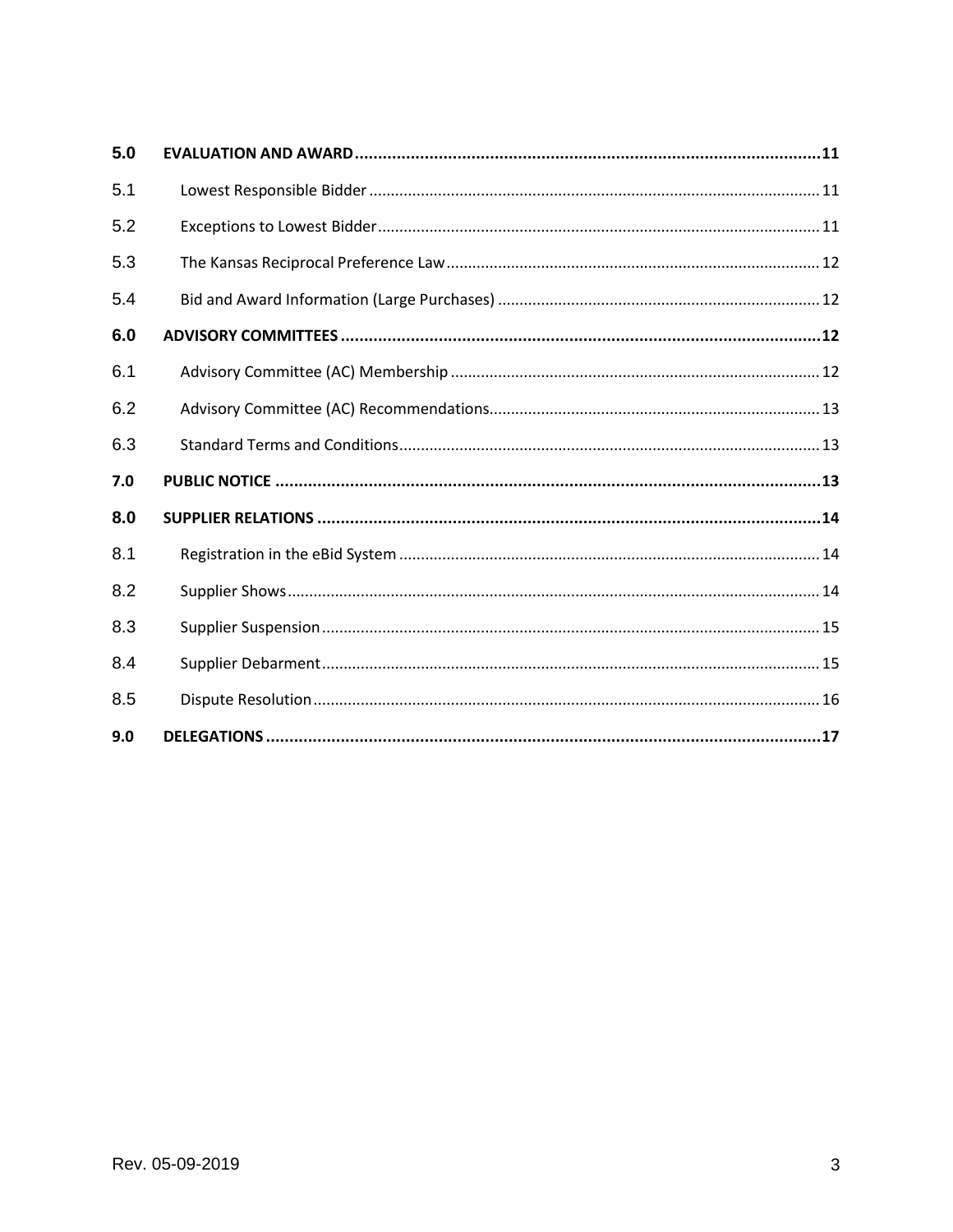## <span id="page-3-0"></span>**1.0 DEPARTMENTAL PURCHASING AUTHORITY**

#### <span id="page-3-1"></span>**1.1 Introduction**

The University of Kansas (KU) Procurement Services is committed to supporting the instructional, research and public service mission of the University. This Purchasing Procedures Manual is provided for use in furtherance of KU Procurement Services' mission to develop and maintain a purchasing system that empowers our customers to make good business decisions and to pursue excellence while maintaining good internal controls to ensure accountability, compliance with all applicable laws, rules and regulations and the responsible stewardship of the university's resources.

#### <span id="page-3-2"></span>**1.2 Use of Mandatory Contracts and Preferred Agreements**

All University departments are required to obtain needed supplies, equipment, items (commodities) or services through KU Procurement Services' authorized suppliers when such items and services are available and will meet departmental business requirements. A current listing of these Mandatory Contracts and Preferred Agreements are available at The University of Kansas (KU) Procurement Services website under Contracts.

Departments are encouraged to utilize Mandatory Contracts and Preferred Agreements whenever feasible and are strongly encouraged to utilize the methods and sources specified in the KU Procurement Matrix. The Procurement Matrix can be found on the KU Procurement Services website.

#### <span id="page-3-3"></span>**1.2.1 Exceptions**

Exceptions to use of Mandatory Contracts and Preferred Agreements (commonly referred to as, "off-contract purchases") are permitted where the required commodity or service is not available through the authorized suppliers or the department provides justification that the type available will not meet departmental business requirements. To obtain prior authorization for off-contract purchases, departments must complete and submit a Purchase Requisition Form in the KU eProcurement System.

#### <span id="page-3-4"></span>**1.2.3 Other Contracts**

KU Procurement Services also maintains a list of other contracts (including Commodity Price Agreements and Master Services Agreements) that are available for use by departments on a preferred basis.

Refer to Section 4.5 Commodity Price Agreements and Master Service Agreements for additional information.

#### <span id="page-3-5"></span>**1.2.3 Procurement Card (P-Card)**

Use of the KU P-card for purchases must be in accordance with the guidelines listed in the Procurement Matrix and comply with the University's Procurement Card Policy and Procedures.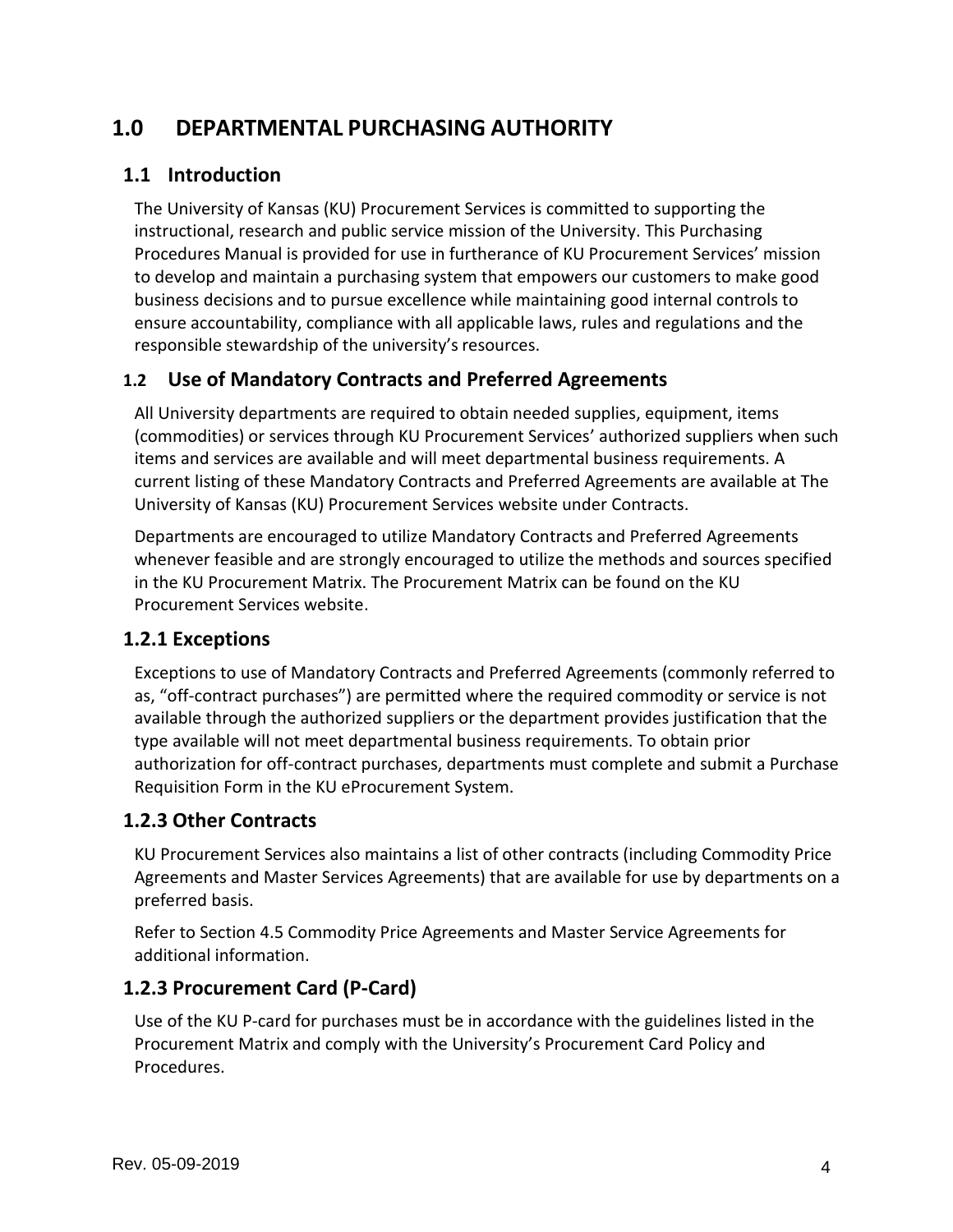University Departments shall have no other charge cards or credit/revolving store accounts with suppliers than the KU P-card.

The Procurement Matrix and Procurement Card Procedures can be found on the KU Procurement Services website.

#### <span id="page-4-0"></span>**1.3 Unauthorized Purchase Orders**

Departments may not issue self-generated purchase orders, and are prohibited from issuing or distributing other purchase related documents in the name of the University of Kansas or otherwise accept documents identified as orders on behalf of the University of Kansas. Payment authorization will be restricted only to purchase orders issued through the KU eProcurement System. Unauthorized purchase orders may be declined for payment by the Payables Office.

## <span id="page-4-1"></span>**2.0 COMPETITIVE SOLICITATION THRESHOLDS**

## **2.1 Informal Methods- \$5,000 to \$50,000 (Small Purchases)**

"Small Purchases" are: Single off-contract purchases of goods and services costing more than \$5,000 but less than \$50,000 or contracts with a contract term of one year or less, having a total delivered cost within the \$5,000 to \$50,000 range. Small Purchases will be procured through an approved informal method to ensure proper source utilization and fair and reasonable price confirmation. KU Procurement Services or the requesting department may select a formal solicitation method if deemed appropriate.

Informal Methods for Small Purchases include:

- 1) **Informal solicitations** made by soliciting quotations from off-contract suppliers by telephone, telephone facsimile or e-mail. Any verbal quotations must be documented in writing for future evaluation (e.g., whom did you talk to, name of the business, phone number, price quoted, etc.). Documentation of informal solicitations must contain information regarding the specifications utilized, a listing of the suppliers who were solicited, the prices submitted by each supplier, a statement that indicates the basis for award. Informal solicitation documentation must be attached to the Purchase Requisition Form submitted through KU eProcurement System.
- 2) **Price and source validations** made by utilizing information available from on-line web searches, by accessing information available from peer institutions, or other documentation collected for recent comparable transactions must be documented and attached to the Purchase Requisition Form and submitted through KU eProcurement System.

#### <span id="page-4-2"></span>**2.2 Formal Solicitation Methods – over \$50,000 (Large Purchases)**

"Large Purchases" are: Single off-contract purchases of goods and services costing more than \$50,000 or contracts exceeding one year that have a total delivered cost that exceeds \$50,000. Large Purchases must be procured utilizing approved formal solicitation methods.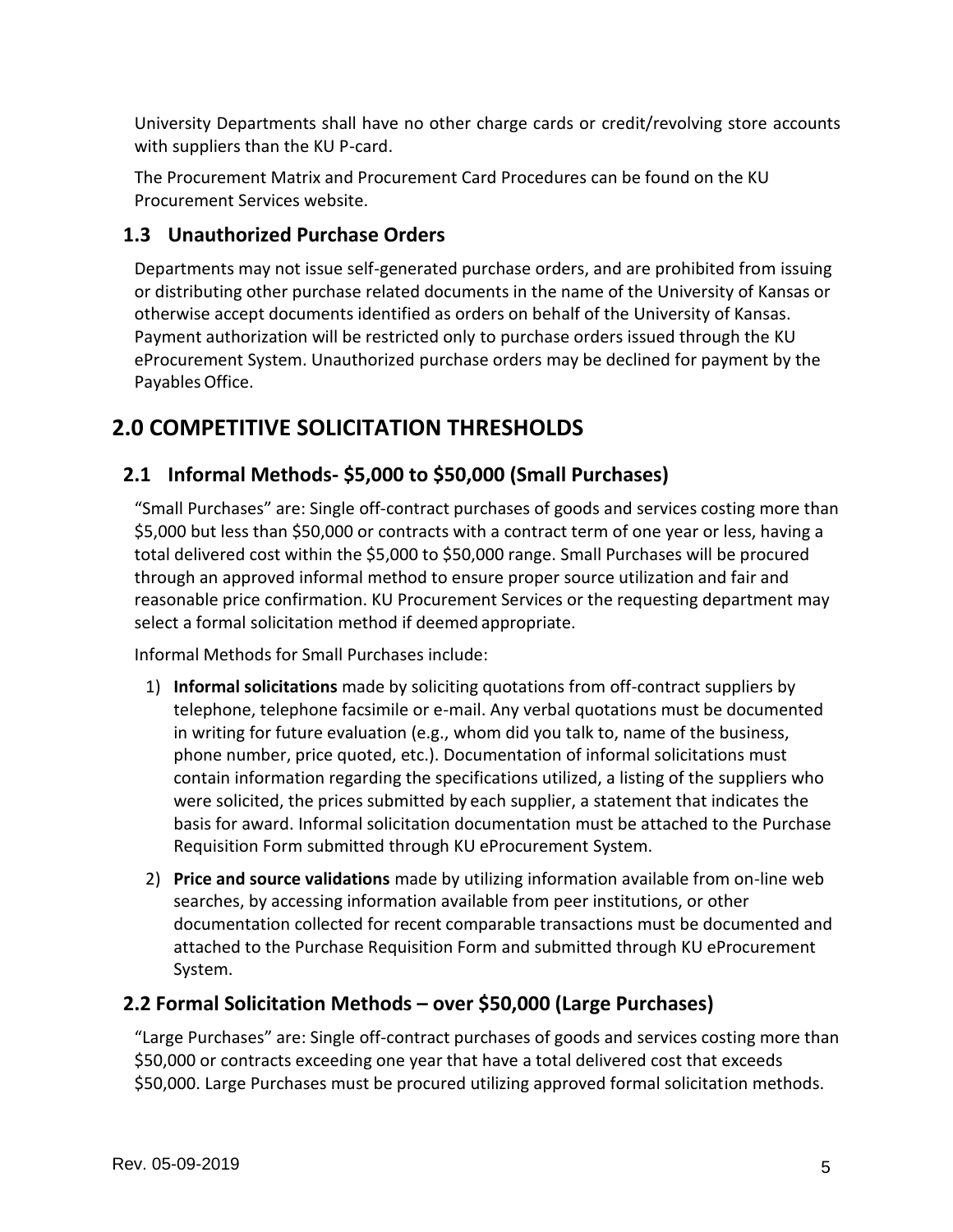#### <span id="page-5-0"></span>**2.2.1 Notice and Posting Requirements for Formal Competitive Solicitations**

All formal competitive solicitations require at least seven-calendar day's public notice. Such solicitations must be in the form of a written specification, and the supplier's response must be submitted in accordance with the process and procedures contained in the solicitation document. For all formal solicitations, KU Procurement Services will document the specifications utilized, which suppliers were solicited, the responses submitted by each supplier, a statement that indicates the basis for award, and the purchase order issued. Such documentation will be maintained by KU Procurement Services in accordance with the established retention policy.

Upon the department's request, the KU Chief Procurement Officer may waive the seven-day posting requirement if the circumstances justify the waiver to be in the best interests of the University, as determined by the KU Chief Procurement Officer. If the posting requirement is waived, KU Procurement Services will prepare documentation in support of the waiver determination, which will be maintained in accordance with the established retention policy.

## <span id="page-5-1"></span>**3.0 TYPES OF FORMAL COMPETITIVE SOLICITATIONS**

KU Procurement Services may utilize any of the following processes to conduct competitive formal solicitations. The KU Chief Procurement Officer will select the type of solicitation that is in the best interests of the University.

#### <span id="page-5-2"></span>**3.1 Competitive Reverse Auctions (CRA)**

[RESERVED]

#### <span id="page-5-3"></span>**3.2 Request for Quotation (RFQ)**

A RFQ is generally utilized when the supplies, materials, equipment, goods, property or services are to be acquired on a one-time basis.

#### <span id="page-5-4"></span>**3.3 Invitation for Bids (IFB)**

An IFB is generally utilized when the supplies, materials, equipment, goods, property and services to be acquired will be provided via contract on a recurring basis over a specified period of time.

#### <span id="page-5-5"></span>**3.4 Request for Proposals (RFP)**

A RFP is generally utilized when multiple factors exist that make it difficult or impossible to define a product or scope of work that will allow an evaluation to be made to determine the lowest responsive bid from a responsible bidder. Evaluations will be based on the factors set forth in the RFP in order to determine which proposal(s) best meet(s) the needs of the University.

The KU Chief Procurement Officer must provide a written determination prior to issuing the RFP that explains why the RFP is the proper method of solicitation.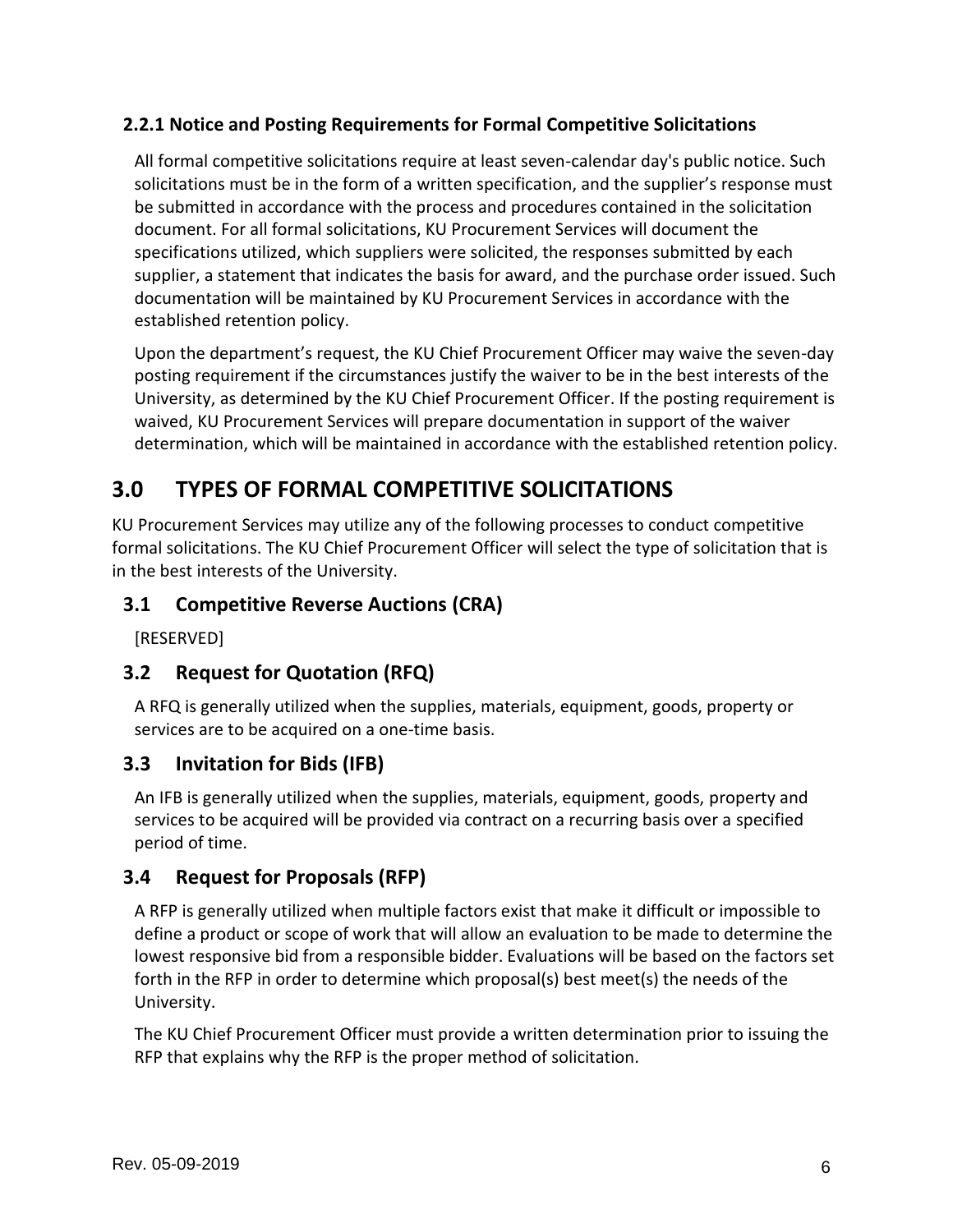A committee of no less than three individuals must evaluate all proposals received. These three individuals will include a member from the requesting department, the Chief Procurement Officer and KU Director of Procurement Services, or their designees.

#### <span id="page-6-0"></span>**3.5 Request for Qualifications (RFQual)**

An RFQual is generally utilized to identify a group of suppliers who meet a set of minimum qualifications. This may be done as the sole selection process for a project, or as the first part of a two-phase process to prequalify a group of suppliers based on qualification criteria listed in the RFQual, such as, past experience, resumes, portfolios.

The RFQual process as a single phase is widely used for selecting firms in the architectural and engineering services industries, but may be utilized if determined appropriate to obtain specific and specialized services.

In a two-phase process, only suppliers qualified through Phase 1 are permitted to submit project-specific proposals in Phase 2. This process is commonly used for projects that are expected to generate significant response.

The following procedures apply to RFQual solicitations:

- a) The requesting department and KU Procurement Services personnel will jointly develop a general scope of work (SOW) together with a set of questions to the prospective suppliers to evaluate supplier qualifications for the project.
- b) A committee of no less than three individuals must evaluate all qualification responses and subsequent proposals, if any. These three individuals will include a member from the requesting department, the Chief Procurement Officer, and KU Director of Procurement Services, or their designees.
- c) The committee will identify those suppliers who meet the minimum qualification requirements.
- d) For one-phase projects, short listed suppliers may be interviewed by the committee and a selection made. A second choice may also be identified in case negotiations fail with the first selection.
- e) For two-phase projects, only qualified suppliers will be invited to submit proposals as part of the Phase 2 solicitation process.
- f) When Phase 1 of the RFQual is concluded, the KU Chief Procurement Office will determine whether to proceed with issuance of a formal solicitation for Phase 2.

The KU Chief Procurement Officer must provide a written determination prior to issuing the RFQual that explains why the RFQual is the proper method of solicitation.

A committee of no less than three individuals must evaluate all proposals received. These three individuals will include a member from the requesting department, the Chief Procurement Officer and KU Director of Procurement Services, or their designees.

#### <span id="page-6-1"></span>**3.6 Request for Information (RFI)**

A RFI is a solicitation sent to a broad base of potential suppliers for the purpose of gathering information used in developing and identifying strategic options, analyzing lower cost alternatives, cost reduction opportunities or for building a database, which will be useful in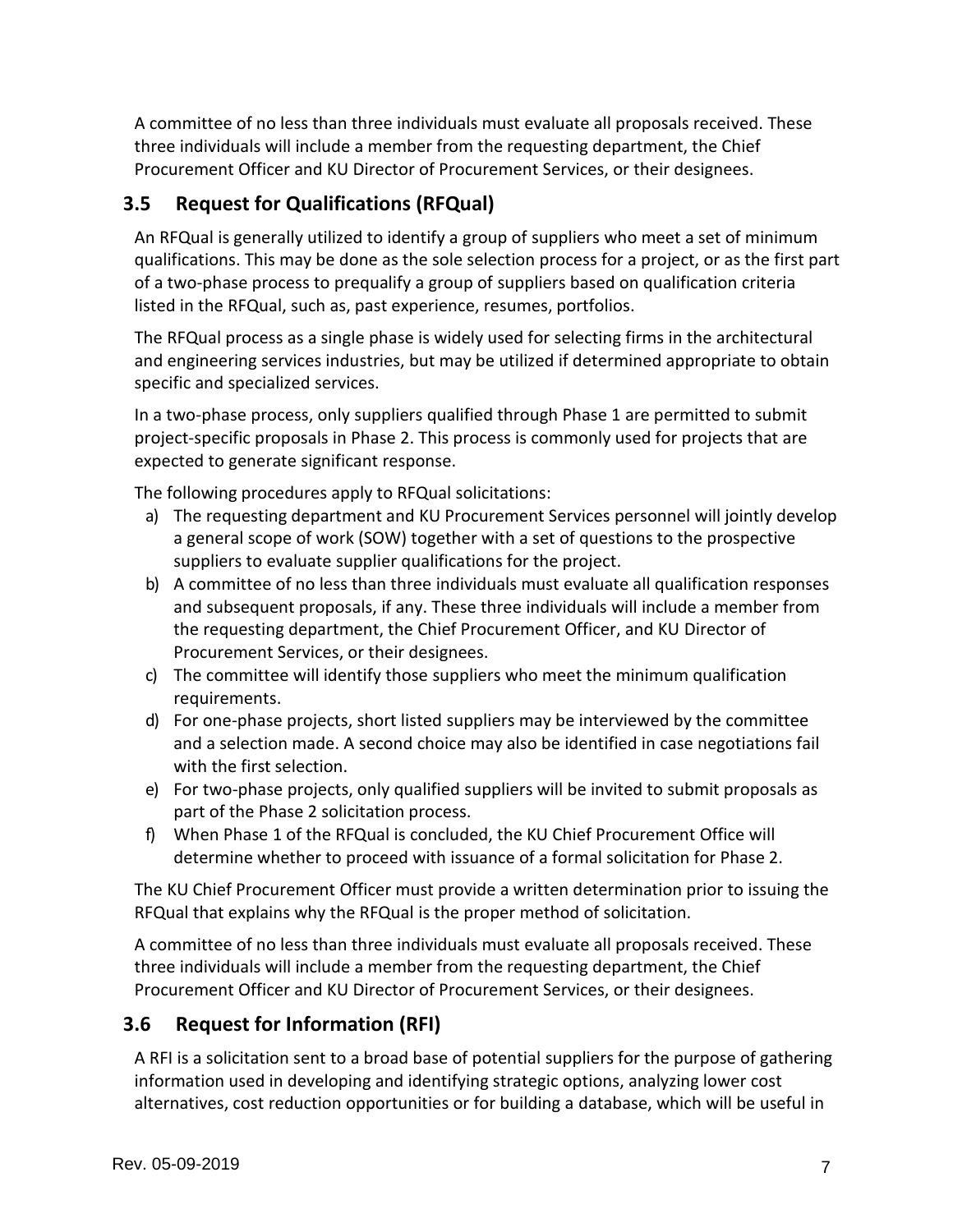later solicitations. RFIs are also used to gather information to help decide what step to take next before embarking on negotiations. A RFI is usually the first step in a process which may lead to issuance of a formal solicitation, such as RFQs and RFPs.

KU Procurement Services may use RFIs to include a detailed list of products/services for which pricing is requested. The pricing will only be used for comparative purposes for later negotiation, rather than the basis for sourcing.

The following procedures apply to RFIs:

- a) The requesting department and the Purchasing Office will work together to develop a general scope of work (SOW) along with a set of questions that will be asked of the suppliers.
- b) A committee of no less than three individuals must evaluate all information received. These three individuals will include a member from the requesting department, the Chief Procurement Officer and the KU Director of Procurement Services, or their designees
- c) The committee will identify those suppliers who meet the minimum requirements to receive a solicitation (Step 1).
- d) When Step 1 of the RFI is concluded, the KU Chief Procurement Officer (or his designee) will determine whether to proceed with issuance of a formal solicitation.

The KU Chief Procurement Officer must provide a written determination prior to issuing the RFI that explains why the RFI is the proper method of solicitation.

#### <span id="page-7-0"></span>**3.7 Direct Competitive Negotiation**

Direct Competitive Negotiations may only to be utilized after an unsuccessful RFQ, IFB or RFP process and if the KU Chief Procurement Officer determines that time does not permit resolicitation or other factors are present that would cause re-solicitation to not be in the University's best interests.

An RFQ, IFB or RFP process is unsuccessful if:

All offers received are unreasonable or not competitive or;

- a) The low responsive bid from a responsible bidder exceeds available funds or;
- b) The number of responsive offers is not sufficient to ensure adequate competition.

The Direct Competitive Negotiation process will include all responsive and responsible suppliers who responded to the solicitation or any re-bid and may include other suppliers capable of fulfilling the University's needs.

The award will be made to the supplier whose offer is most advantageous to the University as determined by the specifications, terms, and conditions utilized for the Direct Competitive Negotiation. The KU Chief Procurement Officer must make a written determination that identifies the nature of the discussions with each supplier and explains why the selected offer is the most advantageous to the University.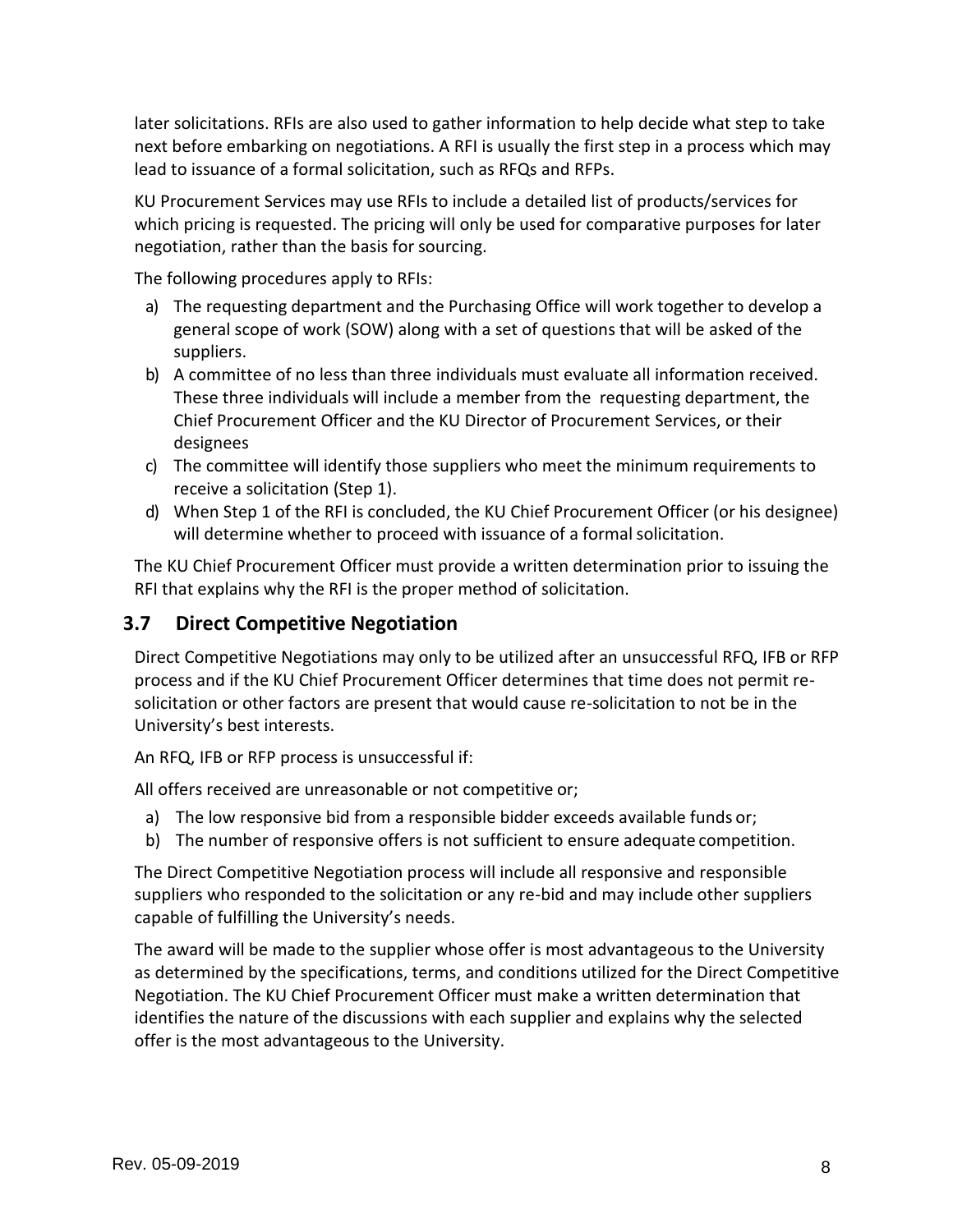#### <span id="page-8-0"></span>**3.8 Standard Information required for all Competitive Solicitations**

Bid award process and award criteria information, bid process instructions, as well as any standard terms and conditions associated with the transaction will be included in the solicitation documents or posted on the KU Procurement Services website with the relevant web address listed in the solicitation document.

If the web address method is utilized, contact information will be provided in the solicitation document for use by interested suppliers to request a hard copy of such information.

## <span id="page-8-1"></span>**4.0 EXCEPTIONS TO FORMAL COMPETITIVE SOLICITATION**

Under limited circumstances, certain commodities or services may be purchased without seeking competition. KU Procurement Services will require written justification documenting the conditions that preclude the use of a competitive process.

#### <span id="page-8-2"></span>**4.1 Sole Source Procurements**

Sole Source Procurement is justified when there is only one commodity or service that can reasonably meet the needs of the University and there is only one supplier who can provide that commodity or service. A request for a particular proprietary item (i.e., a brand name specification) does not justify Sole Source Procurement if there is more than one potential supplier for that item. Price is not a consideration to justify Sole Source Procurement. In all cases of reasonable doubt, competition will be solicited.

<span id="page-8-3"></span>To request a Sole Source Procurement approval, the requesting department must complete and submit a Purchase Requisition Form though KU eProcurement System, together with a justification statement, for review and approval by KU Procurement Services.

#### **4.2 Emergency Procurements**

When an emergency condition exists that prevents the use of a competitive solicitation method, KU Procurement Services may conduct a purchase on an Emergency Procurement which may be negotiated on a sole source or limited competition basis as dictated by the circumstances surrounding the emergency.

An emergency condition justifies the use of Emergency Procurement when that condition threatens one (1) or more of the following:

- a) The functioning of the University, or its programs;
- b) The preservation or protection of property; and/or
- <span id="page-8-4"></span>c) The life, health or safety of any person(s) or animal(s).

To request Emergency Purchase approval, the requesting department must complete and submit a Purchase Requisition Form though KU eProcurement System, together with a justification statement, for review and approval by KU Procurement Services.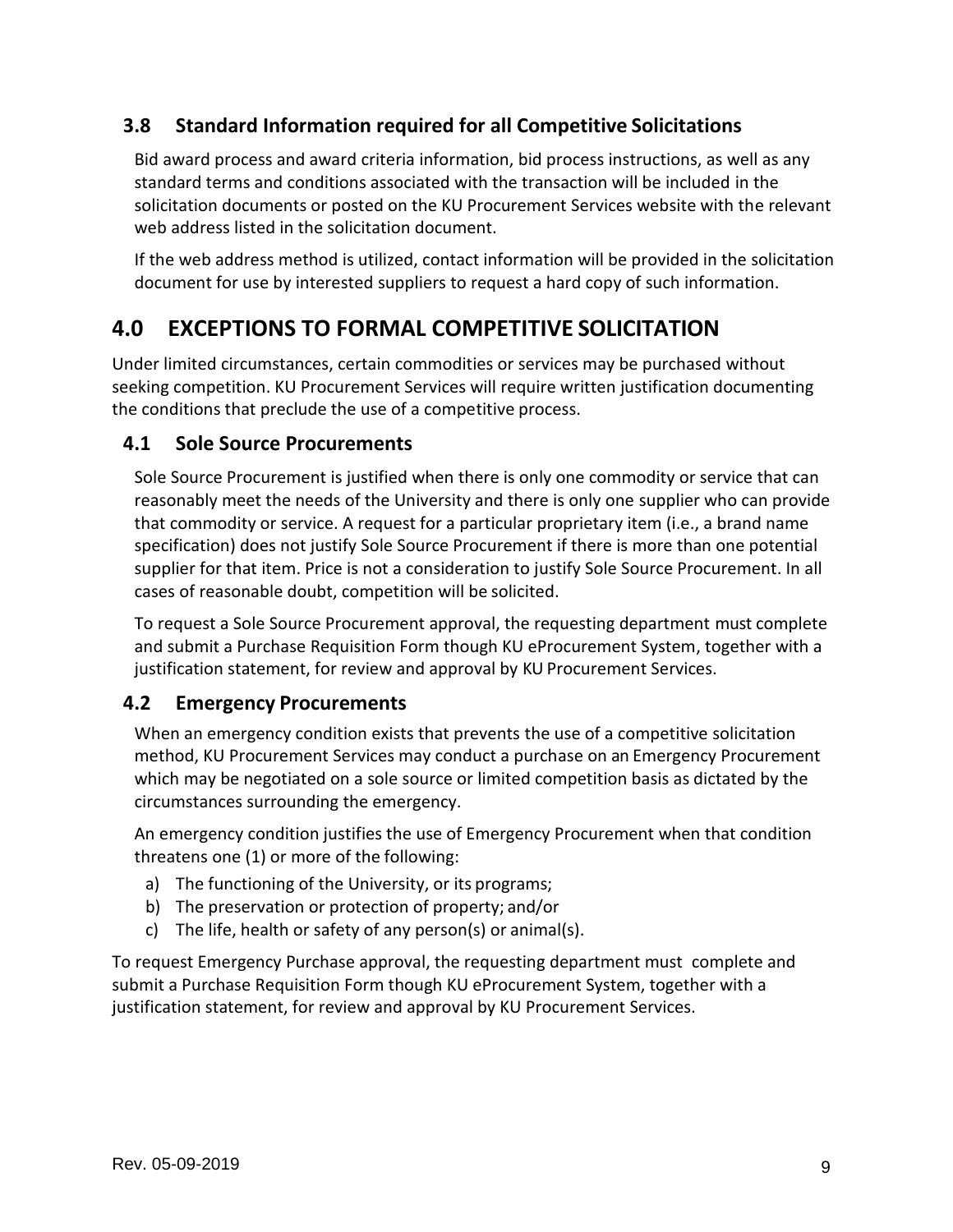#### **4.3 Cooperative Purchasing Agreements**

The KU Chief Procurement Officer may approve the purchase of goods or services from a cooperative purchasing agreement if such purchase has been determined to be in the best interests of the University.

The University may participate in, conduct, sponsor or administer a cooperative purchasing agreement. This includes, but is not limited to, agreements with any of the following:

- a) The Federal government or an agency or other instrumentality of the Federal Government;
- b) The State of Kansas, another state, or an agency or other instrumentality of the State of Kansas or another state;
- c) A bi-state or multi-state agency;
- d) A county, municipal corporation or other political subdivision of the State of Kansas or of another state, or an agency or other instrumentality of the political subdivision;
- e) A cooperative or organization established for the purpose of establishing contracts to aggregate the common requirements of similar institutions for maximizing economies of scale when soliciting bids or proposals. An example of this is the Educational and Institutional Cooperative.

The KU Chief Procurement Officer may approve a single purchase or approve ongoing participation in a cooperative purchasing agreement.

To request Cooperative Purchase approval, the requesting department must complete and submit a Purchase Requisition Form through KU eProcurement System, together with a justification statement, for review and approval by KU Procurement Services.

#### <span id="page-9-0"></span>**4.4 Used Equipment**

Used equipment is broadly defined to include "all equipment that is not new." Used equipment is typically only available from one source and due to its nature is available and subject to immediate sale. As such, a competitive process is unlikely to produce a satisfactory result. Used equipment, however, can be a cost effective way for departments to acquire equipment, and departments are encouraged to consider this option.

To request used equipment purchase approval, the requesting department must complete and submit a Purchase Requisition Form through KU eProcurement System for review and approval by KU Procurement Services.

#### <span id="page-9-1"></span>**4.5 Commodity Price Agreements and Master Services Agreements**

At the discretion of the KU Chief Procurement Officer, the University may enter into Commodity Price Agreements or Master Services Agreements to purchase goods and services in accordance with approved purchasing procedures.

A listing of these Commodity Price Agreements and Master Services Agreements is maintained in KU eProcurement System and are individually identified as a Commodity Price Agreement or Master Services Agreement.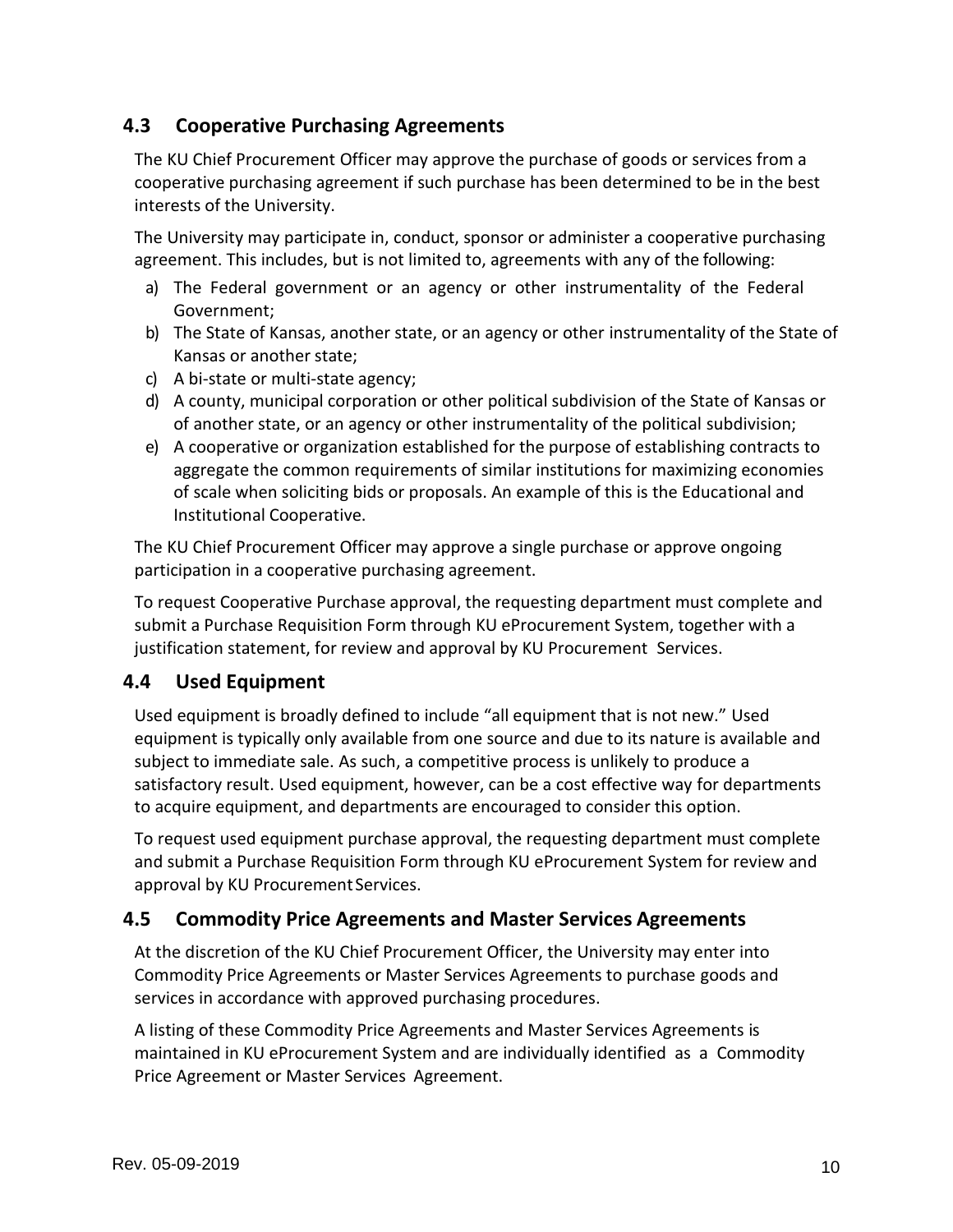Commodity Price Agreements and Master Services Agreements may be used for single purchases of goods and services that have a total delivered cost of not more than \$50,000, or contracts with a contract term of one-year or less from which orders of less than \$50,000 in total will be placed.

Prior authorization is required for purchases that exceed \$50,000 or contracts that exceed one-year in length. To request such prior authorization, the requesting department must complete and submit a Purchase Requisition Form through KU eProcurement System, together with a justification statement, for review and approval by KU Procurement Services.

## <span id="page-10-0"></span>**5.0 EVALUATION AND AWARD**

#### <span id="page-10-1"></span>**5.1 Lowest Responsible Bidder**

Generally, awards are made to the lowest responsible bidder, taking into consideration conformity with the specifications, terms of delivery, and other conditions imposed in the bid. In the case of a tie between an in-state and an out-of-state supplier, the award will always be to the in-state supplier. In the case of a tie between two (2) or more in-state or two (2) or more out of state suppliers, the tie will be broken by a flip of a coin. Documentation regarding how the tie was broken will be maintained by KU Procurement Services in accordance with the established retention policy. When using the RFQ process, the low bidder meeting specifications must be selected.

#### <span id="page-10-2"></span>**5.2 Exceptions to Lowest Bidder**

Negotiated procurements will be awarded to the supplier the review committee determines best meets the needs of the University. Other factors beyond price may include evaluation of specifications, comparative performance examinations, supplier references, experience, financial strength, etc. as stated in the particular solicitation.

#### <span id="page-10-3"></span>**5.3 The Kansas Reciprocal Preference Law**

Some states provide a preference for suppliers within their borders and add a percentage to bids received from outside states. In reviewing bids from suppliers domiciled in such states, the University responds in a like manner by adding the same percentage to bids received from the affected suppliers.

"Domiciled" means where a corporation is chartered or incorporated or where a sole proprietor or partnership is located or has its permanent headquarters. Bidders domiciled in states other than Kansas who have a "significant Kansas economic presence" for one year preceding the bid date, will be considered a Kansas domiciled bidder.

## <span id="page-10-4"></span>**5.4 Bid and Award Information** (Large Purchases)

All formal solicitations will be opened publicly at the time and place specified in the solicitation documents. Suppliers may attend the public openings and record the information released at that time. When opening responses to a negotiated procurement solicitation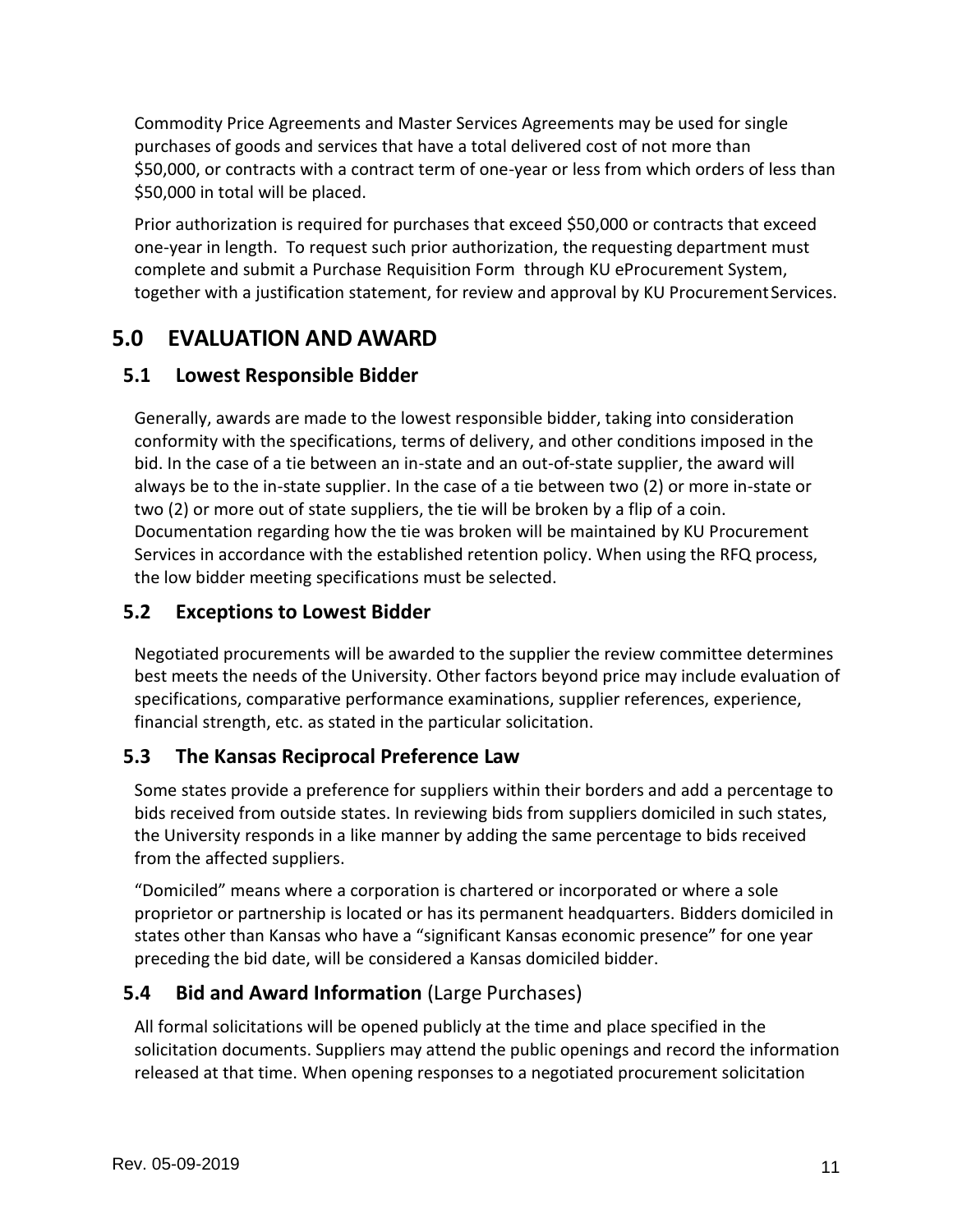only the name of the suppliers submitting proposals will be made public. In all other solicitations, supplier and price information will be made public.

A final copy of the solicitation tabulation may be accessed by suppliers registered with The University of Kansas through the University eBid system. For suppliers who are not registered in The University of Kansas eBid System, a solicitation tabulation may be requested in writing or via email to the KU Procurement Services contact listed in the solicitation document. Solicitation tabulation information will not be provided by telephone. The request must state the solicitation number, solicitation title, and solicitation opening date.

## <span id="page-11-0"></span>**6.0 ADVISORY COMMITTEES**

The KU Chief Procurement Officer may appoint Advisory Committees (AC) for purposes of collecting and analyzing information and making procurement recommendations.

## <span id="page-11-1"></span>**6.1 Advisory Committee (AC) Membership**

The Chief Procurement Officer will appoint a facilitator to assist the AC as it performs the work associated with the assigned project.

Membership in the AC will include an individual from the department with subject matter jurisdiction, if any, over the area being studied.

Membership in the AC, as appropriate, will include representatives from key impacted departments, the KU Medical Center and the KU Center for Research. Representatives from Douglas County public entities and other Kansas Board of Regents institutions will be informed of the project and invited to participate, if appropriate.

Members of the AC will be responsible for informing their leadership of the work being performed by the AC and making sure all input is forwarded to the AC so it can be considered as recommendations are being developed.

## <span id="page-11-2"></span>**6.2 Advisory Committee (AC) Recommendations**

The AC will make procurement recommendations to the KU Chief Procurement Officer. The recommendation will include information that justifies the recommendation as being in the best interests of the University. If the KU Chief Procurement Officer determines the recommendation to be in the best interests of the University and that it is compliant with the KU Procurement Policy and KU Purchasing Procedures the recommendation will be forwarded to the head of the department with subject matter jurisdiction over the area being studied for their review and approval. The recommendation will also be forwarded to the KU Medical Center and KU Center for Research for review, if appropriate.

If approved, the KU Chief Procurement Officer will disseminate the recommendation to KU Procurement Services for implementation. Implementation will include ensuring KU eProcurement System contains accurate information and that workflow requirements, if any, have been established. Implementation will also include notification and training for campus departments.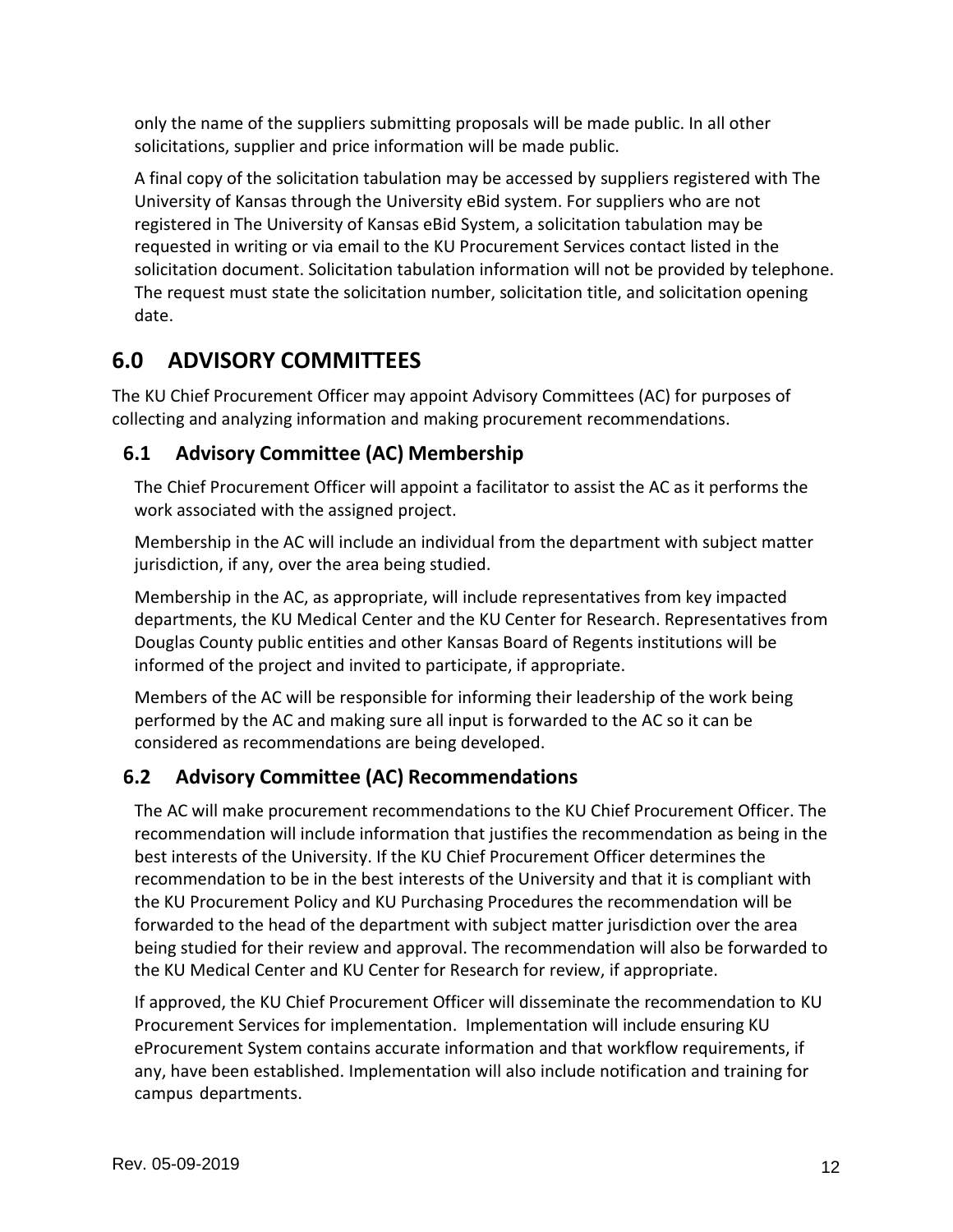All communications with the campus community will be issued through or approved by KU Procurement Services to insure consistency.

Following appropriate notification to campus community, approved recommendations may be enforced across all funding sources including KU Center for Research and KU Endowment funds. Enforcement related to KU Center for Research and KU Endowment funds will not occur unless approved by the KU CFO & Vice Provost for Finance and the Vice Chancellor for Research or their designees. Utilization and enforcement by the KU Medical Center will be pursuant to KU Medical Center processes as appropriate.

#### <span id="page-12-0"></span>**6.3 Standard Terms and Conditions**

Solicitation documents will include Form KU-146a (Contractual Provisions Attachment) and General Terms and Conditions, as applicable to specifications and other required contract terms for the University, the content of which must be approved by the KU Chief Procurement Officer or designee and approved as to form by the General Counsel's Office.

## <span id="page-12-1"></span>**7.0 PUBLIC NOTICE**

KU Procurement Services places a general advertisement in the Kansas Register every week. The general advertisement provides public notice that University of Kansas has competitive solicitation opportunities available and provides the website address, the location of the public bulletin board at the University and a telephone number to contact for specific solicitation opportunity information.

Competitive solicitation opportunities that require public notice will be posted on the website and on a public bulletin board located in the offices of KU Procurement Services. The public bulletin board is designated as the official public notice mechanism for purposes of complying with the public notice requirement. At the option of the KU Chief Procurement Officer, other supplemental notice methods may be utilized.

## <span id="page-12-2"></span>**8.0 SUPPLIER RELATIONS**

#### <span id="page-12-3"></span>**8.1 Registration in the eBid System**

Suppliers interested in competing for the University's business are encouraged to register with KU Procurement Services by completing and submitting a Supplier Registration Application Form. Instructions regarding the application process are located at the KU Procurement Services website.

Suppliers are solely responsible for maintaining current company information with KU Procurement Services, to include name, address, telephone number, personnel listed on the application, and addition or deletions of commodities supplied. Failure to submit and maintain current supplier information may result in the supplier not receiving competitive solicitations and possible removal from the supplier registry. Supplier registration is no guarantee that the supplier will receive notification of solicitations of interest. Registered suppliers are wholly responsible for monitoring all solicitation opportunities available in the eBid system and obtaining solicitation documents as they are released.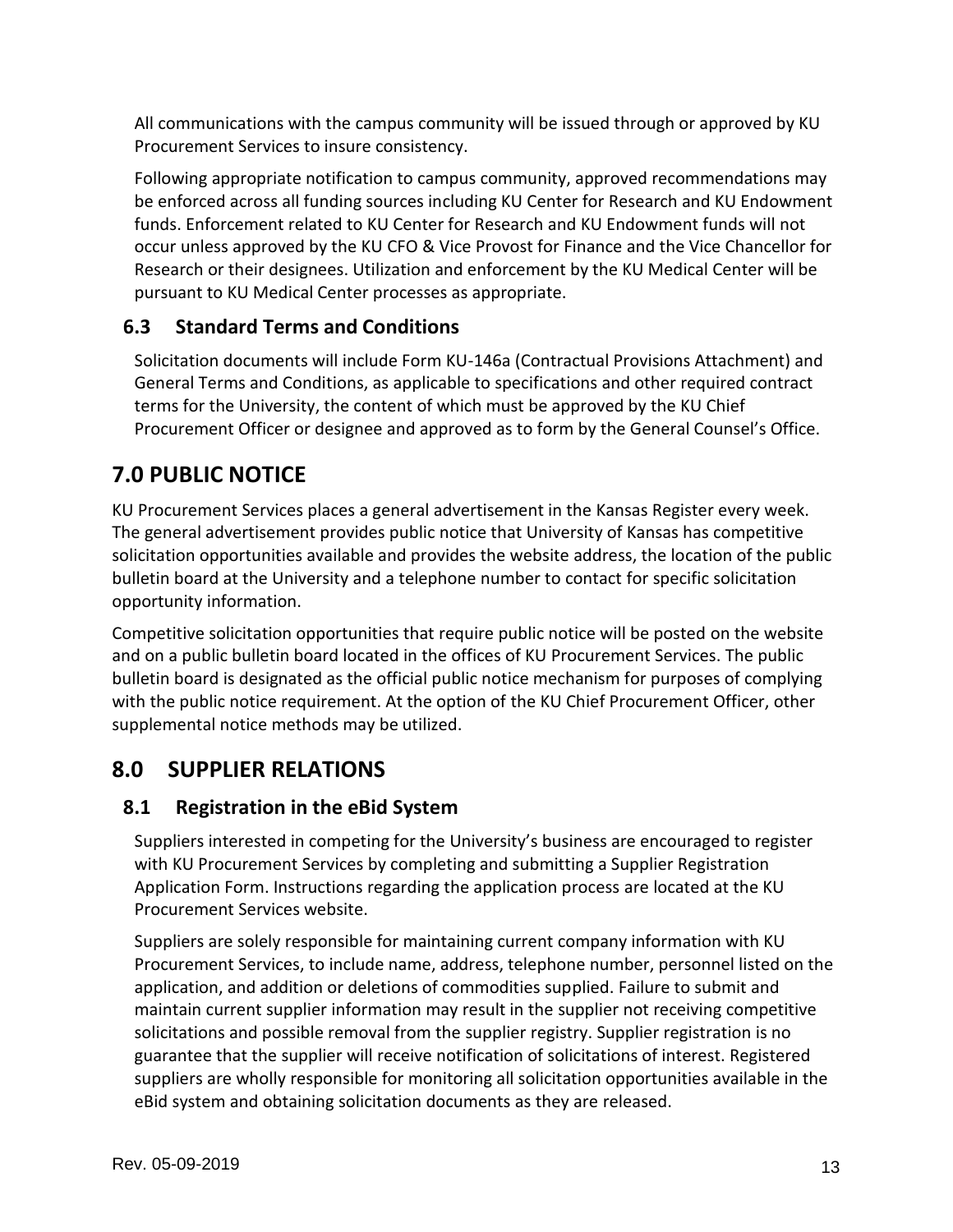#### <span id="page-13-0"></span>**8.2 Supplier Shows**

Requests to hold supplier shows, such as open houses, product exhibits, and product demonstrations, must be approved in advance by the KU Chief Procurement Officer in order to:

- a) Protect the integrity of the University's procurement process;
- b) Protect the viability of University-wide contracts and price agreements; and
- c) Ensure fairness to all suppliers.

The sponsoring or requesting department (or the supplier directly if not sponsored) must notify the KU Chief Procurement Officer as far in advance as possible but no less than ten (10) calendar days prior to the supplier show.

KU Procurement Services considers a "supplier show" to be a product demonstration or exhibit to which more than one University department is invited by a supplier for the purposes of marketing supplies, materials, equipment, goods, property or services. A product or equipment demonstration to a single University department is not a supplier show. The KU Chief Procurement Officer has the final authority to determine what constitutes a supplier show.

#### <span id="page-13-1"></span>**8.3 Supplier Suspension**

The KU Chief Procurement Officer may issue a written determination to suspend a supplier from doing business with the University following an investigation to determine whether cause exists for suspension in accordance with approved operating procedures.

A written notice of the suspension period, including a copy of the determination, will be sent to the suspended supplier with a copy to the KU CFO & Vice Provost for Finance. The suspension period will be effective upon the issuance date of the suspension notice.

At any time after completion of the suspension period, a suspended supplier may request a reinstatement. Requests for reinstatement must be directed to the KU Director of Procurement Services and include documentation to support a determination that the cause or causes for suspension have been cured or are no longer applicable to the suspended supplier. The KU Chief Procurement Officer will make all determinations concerning reinstatement.

#### <span id="page-13-2"></span>**8.4 Supplier Debarment**

A supplier may be debarred for any of the following reasons:

- a) Conviction of a criminal offense in relation to obtaining or attempting to obtain a University contract or in the performance of such contract;
- b) Conviction under State of Kansas or Federal statutes of embezzlement, theft, forgery, bribery, falsification or destruction of records or receiving stolen property;
- c) Conviction under State of Kansas or Federal antitrust statutes arising out of the submission of bids or proposals;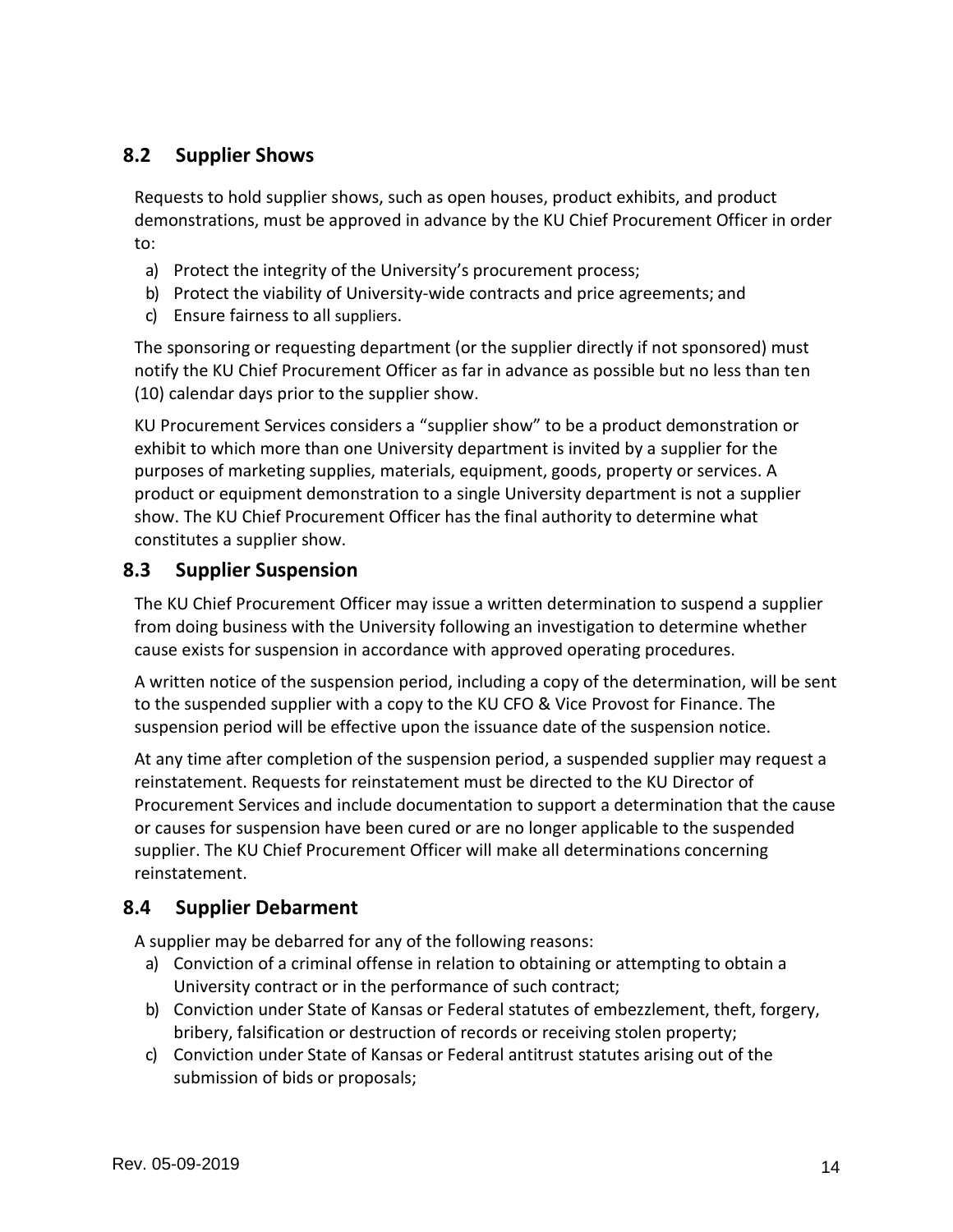- d) Willful material failure to perform in accordance with the terms of one or more contracts following notice of such failure, or a history of failure to perform, or unsatisfactory performance of one or more contracts; and/or
- e) The supplier is currently under debarment by any other governmental entity that is based upon a settlement agreement or a final administrative or judicial determination issued by a Federal, state or local governmental entity.

Following completion of the investigation to determine whether a supplier has engaged in activities that are cause for debarment, the KU Chief Procurement Officer may debar the supplier for a period of time commensurate with the seriousness of the findings in accordance with approved operating procedures.

A written notice of debarment will be sent to the supplier. The notice will:

- a) State the debarment period; and
- b) Inform the debarred supplier that any person(s) representing the debarred supplier during the debarment period may conduct no business with the University and that any solicitation responses received from the debarred supplier during the debarment period will not be considered.

The debarment period will be effective fourteen (14) days after the date of the notice of debarment. Any appeal of the debarment must be submitted in writing within ten (10) days of the date of the notice of debarment and directed to the KU CFO & Vice Provost for Finance with copy to the KU Chief Procurement Officer. The KU CFO & Vice Provost for Finance has the final authority to determine any debarment appeal.

#### <span id="page-14-0"></span>**8.5 Dispute Resolution**

The KU Chief Procurement Officer is authorized to resolve any protests regarding any and all purchasing matters including but not limited to:

- a) Any protest concerning the solicitation or award of a contract or purchase order; and
- b) Any controversy arising between the University and a contractor by virtue of a contract or purchase order between them, including, without limitation, controversies based upon breach of contract, mistake, misrepresentation, or any other cause for contract modification or rescission.

Any protest must be made in writing to, and received by the KU Chief Procurement Officer within ten (10) calendar days after the date of award of contract or purchase order for the solicitation. The KU Chief Procurement Officer shall not accept any protest more than ten (10) calendar days after the date of the contract award or renewal.

The written protest must include, at a minimum, the following information:

- a) The name and address of the protesting supplier;
- b) Appropriate identification of the procurement by bid or contract number;
- c) A statement of the specific reasons for the protest; and
- d) Supporting exhibits, evidence, or documents, unless they are not available within the filing time, in which case the expected availability date will be indicated.